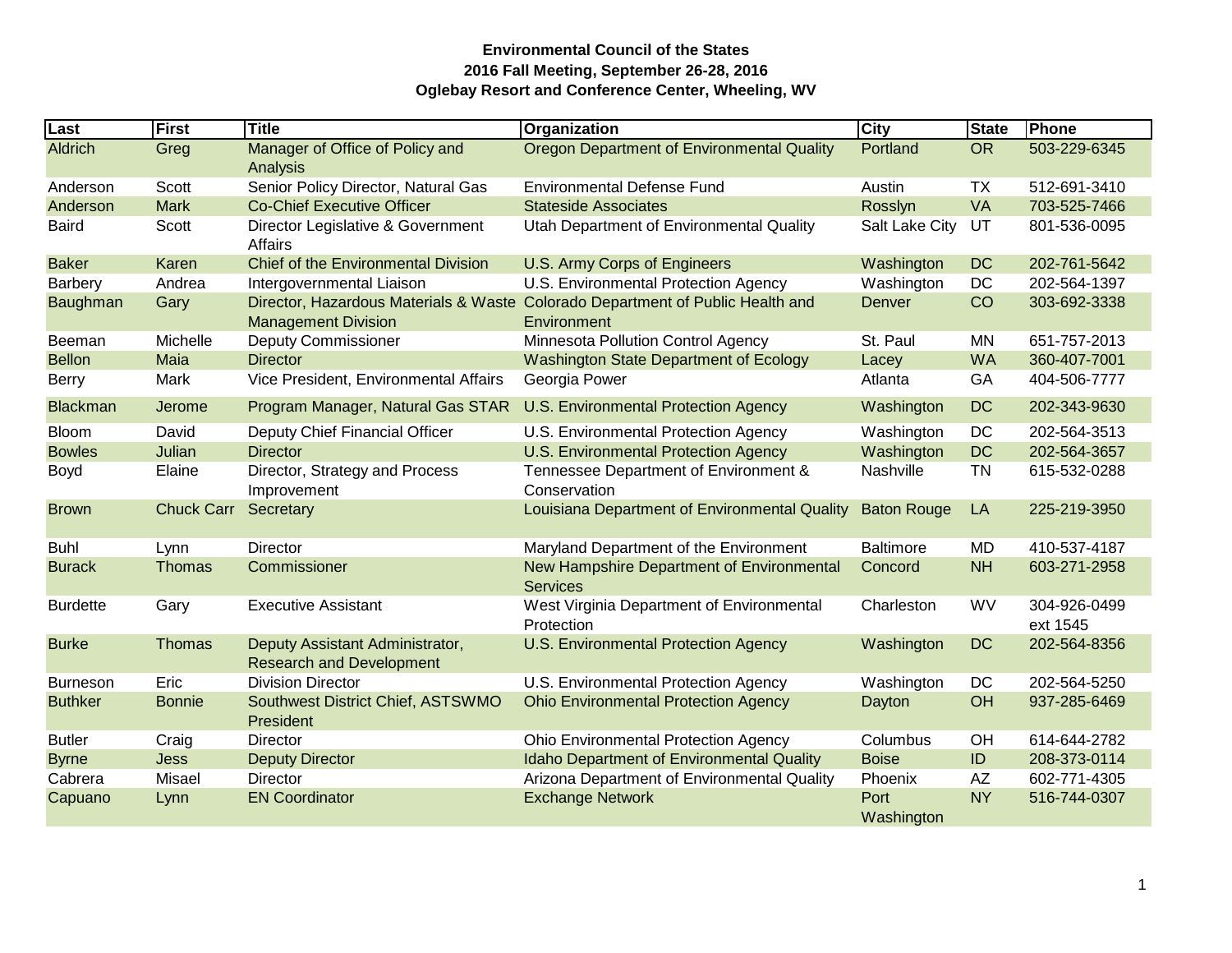| Last           | First         | <b>Title</b>                                             | Organization                                                                       | <b>City</b>          | <b>State</b>   | Phone                    |
|----------------|---------------|----------------------------------------------------------|------------------------------------------------------------------------------------|----------------------|----------------|--------------------------|
| Carr           | Jennifer      | Deputy Administrator                                     | Nevada Division of Environmental Protection                                        | Carson City          | <b>NV</b>      | 775-687-9302             |
| Chancellor     | Erin          | Special Counsel to the Chairman                          | <b>Texas Commission on Environmental Quality</b>                                   | Austin               | <b>TX</b>      | 512-239-0649             |
| Chapman        | Julie         | Senior Associate Director                                | Arkansas Department of Environmental Quality                                       | North Little<br>Rock | <b>AR</b>      | 501-692-0959             |
| <b>Clarke</b>  | <b>Thomas</b> | Senior Policy Advisor and Counsel                        | West Virginia Department of Environmental<br>Protection                            | Charleston           | <b>WV</b>      | 304-926-0440             |
| Coats          | Kara          | <b>Deputy Secretary</b>                                  | Delaware Department of Natural Resources and Dover<br><b>Environmental Control</b> |                      | DE             | 302-739-9000             |
| Coit           | Janet         | <b>Director</b>                                          | Rhode Island Department of Environmental<br>Management                             | Providence           | R <sub>1</sub> | 401-222-4700<br>ext 2409 |
| Coleman        | Sam           | Deputy Regional Adminstrator, Region<br>6                | U.S. Environmental Protection Agency                                               | Dallas               | TX             | 214-665-8307             |
| <b>Collins</b> | AI            | <b>Senior Director Regulatory Affairs</b>                | <b>Occidental Petroleum Corporation</b>                                            | Washington           | <b>DC</b>      | 202-857-3076             |
| Copper         | Carolyn       | Assistant Inspector General/OIG/OPE                      | U.S. Environmental Protection Agency                                               | Washington           | DC             | 202-566-0829             |
| Cromwell       | <b>Ted</b>    | Senior Principal, Environmental Policy                   | <b>National Rural Electric Cooperative Association</b>                             | Arlington            | <b>VA</b>      | 703-907-5706             |
| Dodge          | Arthur        | CEO                                                      | Ecore International Inc.                                                           | Lancaster            | PA             | 717-295-3400             |
| Dunn           | Alexandra     | <b>Executive Director &amp; General Counsel</b>          | <b>Environmental Council of the States</b>                                         | Washington           | <b>DC</b>      | 202-266-4929             |
| Easterly       | Thomas        | <b>ECOS Alumnus</b>                                      |                                                                                    | Celebration          | <b>FL</b>      | 317-987-5275             |
| Eastman        | Kyle          | Vice President, Crumb Sales &<br>Development             | <b>Liberty Tire Recycling</b>                                                      | Pittsburgh           | PA             | 706-910-9513             |
| Ehm            | William       | <b>Division Administrator</b>                            | Iowa Department of Natural Resources                                               | Des Moines           | IA             | 515-725-8300             |
| <b>Fisher</b>  | Trudy         | Partner                                                  | <b>Butler Snow</b>                                                                 | Ridgeland            | <b>MS</b>      | 601-985-4459             |
| Freise         | Clark         | <b>Assistant Commissioner</b>                            | New Hampshire Department of Environmental<br>Services                              | Concord              | <b>NH</b>      | 603-271-4974             |
| Gibson         | Susan         | Manager, REEO                                            | U.S. Army Corps of Engineers                                                       | Atlanta              | GA             | 404-562-5146             |
| Glatt          | David         | <b>Section Chief</b>                                     | North Dakota Department of Health                                                  | <b>Bismarck</b>      | <b>ND</b>      | 701-220-3102             |
| Gledhill       | Jonathan      | President                                                | <b>Policy Navigation Group</b>                                                     | Annandale            | <b>VA</b>      | 703-280-0430             |
| Gordon         | Tori          | Associate Director of Office of Land<br><b>Resources</b> | Arkansas Department of Environmental Quality                                       | North Little<br>Rock | <b>AR</b>      | 501-682-0959             |
| Graves         | <b>Beth</b>   | Senior Project Manager                                   | <b>Environmental Council of the States</b>                                         | Washington           | <b>DC</b>      | 202-266-4923             |
| Grether        | C. Heidi      | Director                                                 | Michigan Department of Environmental Quality                                       | Lansing              | MI             | 517-284-6712             |
| Guerra         | Erika         | <b>Environmental Director</b>                            | LafargeHolcim                                                                      | Croydon              | UT             | 435-615-6960             |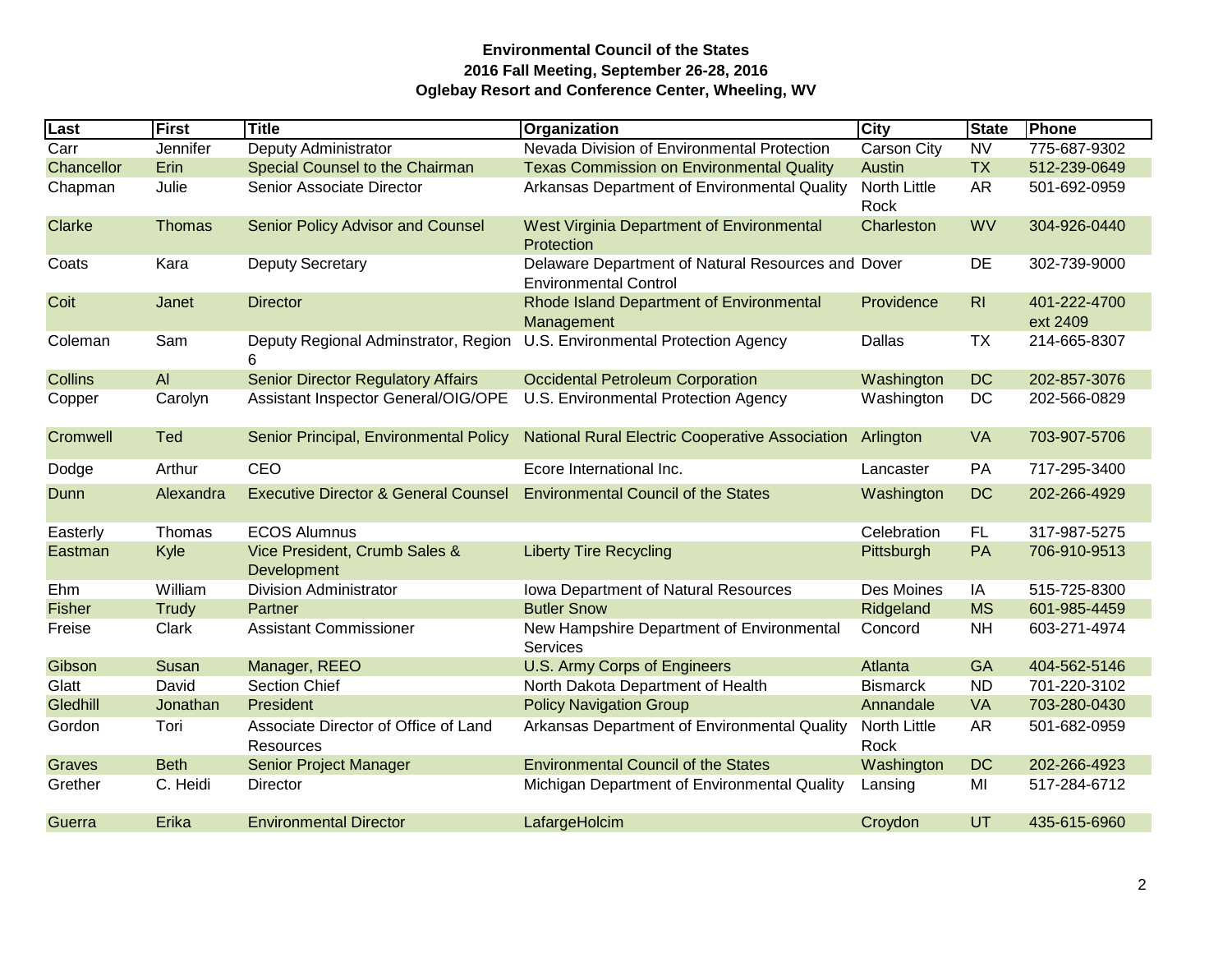| Last         | First        | <b>Title</b>                                                                             | Organization                                                               | <b>City</b>                 | <b>State</b> | Phone                     |
|--------------|--------------|------------------------------------------------------------------------------------------|----------------------------------------------------------------------------|-----------------------------|--------------|---------------------------|
| <b>Hague</b> | Mark         | Regional Administrator, Region 7                                                         | U.S. Environmental Protection Agency                                       | Lenexa                      | <b>KS</b>    | 913-551-7006              |
| Hanson       | Carolyn      | <b>Deputy Director</b>                                                                   | <b>Environmental Council of the States</b>                                 | Washington                  | <b>DC</b>    | 202-266-4924              |
| Hartman      | James        | Environmental Coordinator, Region 5                                                      | U.S. Department of Defense                                                 | York                        | PA           | 410-278-6991              |
| Hartstein    | Roy          | Vice President, Strategic Solutions                                                      | Southwestern Energy Company                                                | Spring                      | <b>TX</b>    | 832-796-4875              |
| Heard        | V. Anne      | 4                                                                                        | Deputy Regional Administrator, Region U.S. Environmental Protection Agency | Atlanta                     | GA           | 404-562-8357              |
| Henderson    | <b>Scott</b> | <b>Director, Government Relations</b>                                                    | Covanta                                                                    | Knoxville                   | <b>TN</b>    | 862-485-8649              |
| Hindin       | David        | Director                                                                                 | U.S. Environmental Protection Agency                                       | Washington                  | DC           | 202-564-1300              |
| Holman       | William      | State Director, North Carolina                                                           | <b>The Conservation Fund</b>                                               | <b>Chapel Hill</b>          | <b>NC</b>    | 919-951-0119              |
| Horst        | John         | <b>Executive Director, Technical</b><br>Knowledge and Innovation                         | Arcadis                                                                    | Newtown                     | PA           | 610-742-3159              |
| Huffman      | Randy        | <b>Cabinet Secretary</b>                                                                 | <b>West Virginia Department of Environmental</b><br>Protection             | Charleston                  | <b>WV</b>    | 304-926-0440              |
| Igrejas      | Andy         | National Campaign Director                                                               | Safer Chemicals, Healthy Families                                          | Washington                  | DC           | 202-793-3050              |
| Johnson      | Jeremiah     | <b>Administrative Services Assistant</b>                                                 | West Virginia Department of Environmental<br>Protection                    | Charleston                  | <b>WV</b>    | 304-926-0499,<br>ext 1813 |
| Johnson      | <b>Brad</b>  | <b>Deputy Director</b>                                                                   | Utah Department of Environmental Quality                                   | Salt Lake City              | UT           | 801-536-0095              |
| Jones        | Christopher  | <b>Senior Counsel</b>                                                                    | Calfee, Halter & Griswold, LLP                                             | <b>Columbus</b>             | <b>OH</b>    | 614-621-7004              |
| Jones        | James        | Assistant Administrator, Office of<br><b>Chemical Safety and Pollution</b><br>Prevention | U.S. Environmental Protection Agency                                       | Washington                  | <b>DC</b>    | 202-564-2902              |
| Kawaoka      | Keith        | Deputy Director, Environmental Health                                                    | <b>Hawaii Department of Health</b>                                         | Honolulu                    | HI.          | 808-586-4424              |
| Keatley      | Aaron        | Commissioner                                                                             | Kentucky Department for Environmental<br>Protection                        | Frankfort                   | KY           | 502-782-6676              |
| Keenan       | Gerald       | Chairman                                                                                 | <b>Illinois Pollution Control Board</b>                                    | Chicago                     | IL.          | 312-814-3656              |
| Keogh        | <b>Becky</b> | Director                                                                                 | Arkansas Department of Environmental Quality                               | <b>North Little</b><br>Rock | <b>AR</b>    | 501-682-0959              |
| King, Jr.    | Robert       | <b>Board Member</b>                                                                      | <b>Environmental Research Institute of the States</b>                      | Washington                  | <b>DC</b>    | 202-266-4920              |
| Klee         | Robert       | Commissioner                                                                             | Connecticut Department of Energy and<br><b>Environmental Protection</b>    | Hartford                    | <b>CT</b>    | 860-424-3571              |
| Langley      | Gregory      | <b>Press Secretary</b>                                                                   | Louisiana Department of Environmental Quality                              | <b>Baton Rouge</b>          | LA           | 225-364-6700              |
| Lapierre     | Kenneth      | Acting Deputy Regional Administrator,<br>Region 4                                        | U.S. Environmental Protection Agency                                       | Atlanta                     | GA           | 404-562-8357              |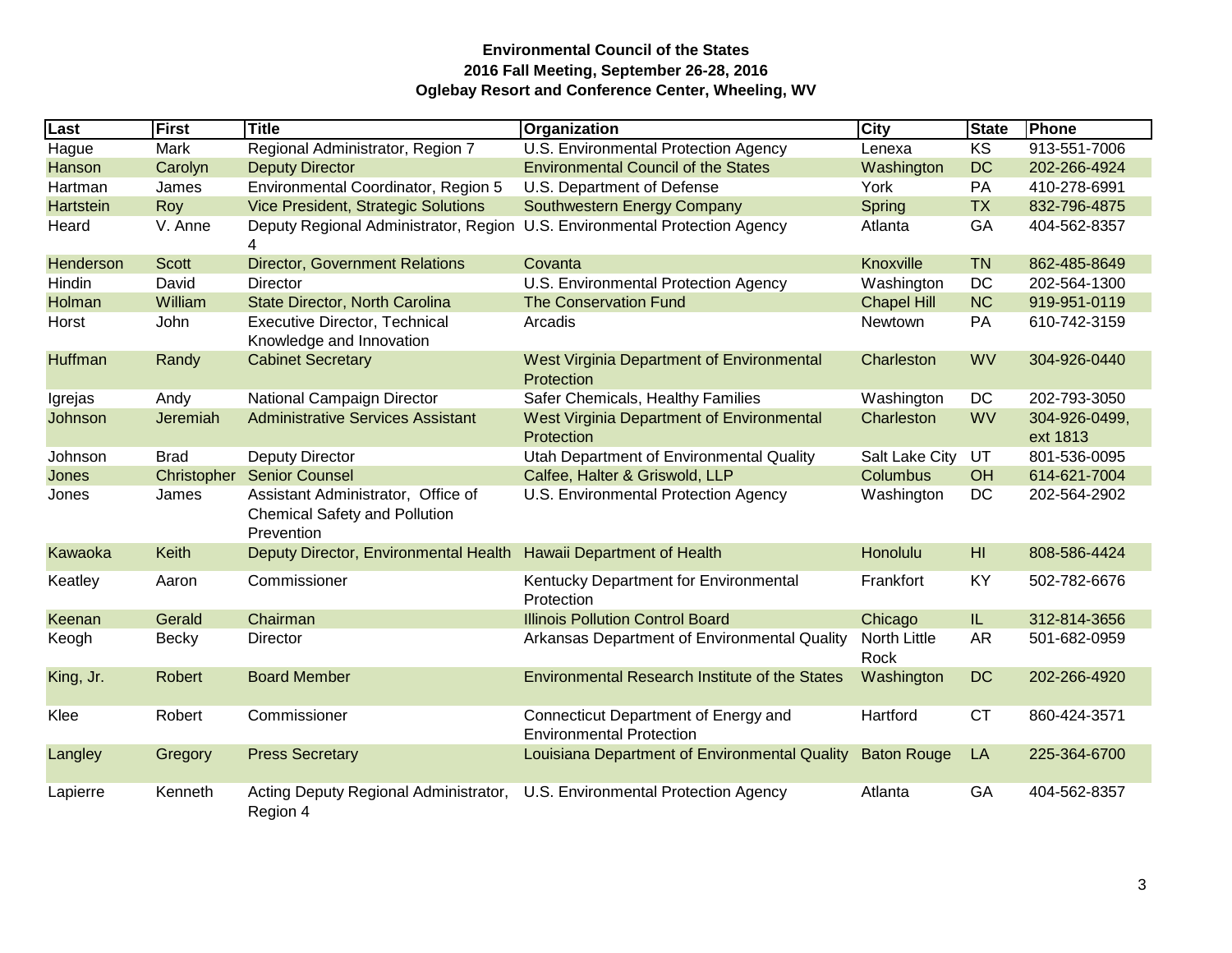| Last             | First          | <b>Title</b>                                                                         | Organization                                                   | <b>City</b>           | <b>State</b> | Phone        |
|------------------|----------------|--------------------------------------------------------------------------------------|----------------------------------------------------------------|-----------------------|--------------|--------------|
| Larocque         | <b>Matthew</b> | Manager, Legislative & Regulatory<br><b>Affairs</b>                                  | <b>PJM</b> Interconnection                                     | Audubon               | <b>PA</b>    | 610-213-2588 |
| LaRoss           | David          | <b>Associate Editor</b>                                                              | Inside EPA                                                     | Arlington             | VA           | 703-416-8536 |
| Lee              | <b>Charles</b> | <b>Deputy Associate Assistant</b><br><b>Administrator for Environmental Justice</b>  | U.S. Environmental Protection Agency                           | Washington            | <b>DC</b>    | 202-564-2597 |
| Lee              | Stephen        | Reporter                                                                             | <b>Bloomberg BNA</b>                                           | Arlington             | VA           | 703-341-3698 |
| Leeth            | <b>Stewart</b> | <b>Chief Sustainability Officer and Vice</b><br><b>President, Regulatory Affairs</b> | <b>Smithfield Foods</b>                                        | Smithfield            | <b>VA</b>    | 757-365-3034 |
| Lenahan          | Marni          | <b>Energy Industry Analyst</b>                                                       | Department of Energy                                           | Washington            | DC           | 202-287-5662 |
| Leopard          | <b>Matthew</b> | Director, Office of Information<br>Management                                        | <b>U.S. Environmental Protection Agency</b>                    | Washington            | <b>DC</b>    | 202-566-1698 |
| Littell          | David          | Principal                                                                            | <b>Regulatory Assistance Project</b>                           | Montpelier            | VT           | 207-592-1188 |
| Livers           | Tom            | <b>Director</b>                                                                      | Montana Department of Environmental Quality                    | Helena                | <b>MT</b>    | 406-444-5270 |
| Loyzim           | Melanie        | <b>Deputy Commissioner</b>                                                           | Maine Department of Environmental Protection                   | Augusta               | ME           | 207-287-2811 |
| <b>Macy</b>      | James          | <b>Director</b>                                                                      | Nebraska Department of Environmental Quality Lincoln           |                       | <b>NE</b>    | 402-471-3585 |
| Mahoney          | Mark           | Regional Environmental Coordinator                                                   | U.S. Department of Defense                                     | Denver                | CO           | 303-844-0956 |
| Mandirola        | <b>Scott</b>   | <b>Deputy Secretary</b>                                                              | <b>West Virginia Department of Environmental</b><br>Protection | Charleston            | <b>WV</b>    | 304-926-0499 |
| Markowitz        | Deb            | Secretary                                                                            | Vermont Agency of Natural Resources                            | Montpelier            | VT           | 802-828-1294 |
| <b>Martineau</b> | <b>Robert</b>  | Commissioner                                                                         | Tennessee Department of Environment &<br>Conservation          | <b>Nashville</b>      | <b>TN</b>    | 615-513-1447 |
| Massey           | Rachel         | Policy Program Manager and Senior<br>Associate Director                              | Massachusetts Toxics Use Reduction Institute                   | Lowell                | MA           | 978-934-3124 |
| Matheson         | Alan           | <b>Executive Director</b>                                                            | <b>Utah Department of Environmental Quality</b>                | <b>Salt Lake City</b> | <b>UT</b>    | 801-536-0095 |
| <b>Matthews</b>  | Lisa           | Senior Advisor and State Liaison,<br>Office of Research and Development              | U.S. Environmental Protection Agency                           | Washington            | DC           | 202-564-6669 |
| <b>Maurice</b>   | <b>Bob</b>     | Manager, State Issues                                                                | <b>Stateside Associates</b>                                    | Arlington             | <b>VA</b>    | 703-525-7466 |
| <b>McAleer</b>   | Owen           | Project Associate                                                                    | <b>Environmental Council of the States</b>                     | Washington            | DC           | 202-266-4922 |
| <b>McCormick</b> | Rachel         | <b>Counsellor and Program Manager</b>                                                | <b>Embassy of Canada</b>                                       | Washington            | <b>DC</b>    | 202-682-7757 |
| McDonnell        | Patrick        | <b>Acting Secretary</b>                                                              | Pennsylvania Department of Environmental<br>Protection         | Harrisburg            | PA           | 717-783-3004 |
| <b>McGrath</b>   | Shaun          | <b>Regional Administrator, Region 8</b>                                              | <b>U.S. Environmental Protection Agency</b>                    | Denver                | CO           | 303-312-6532 |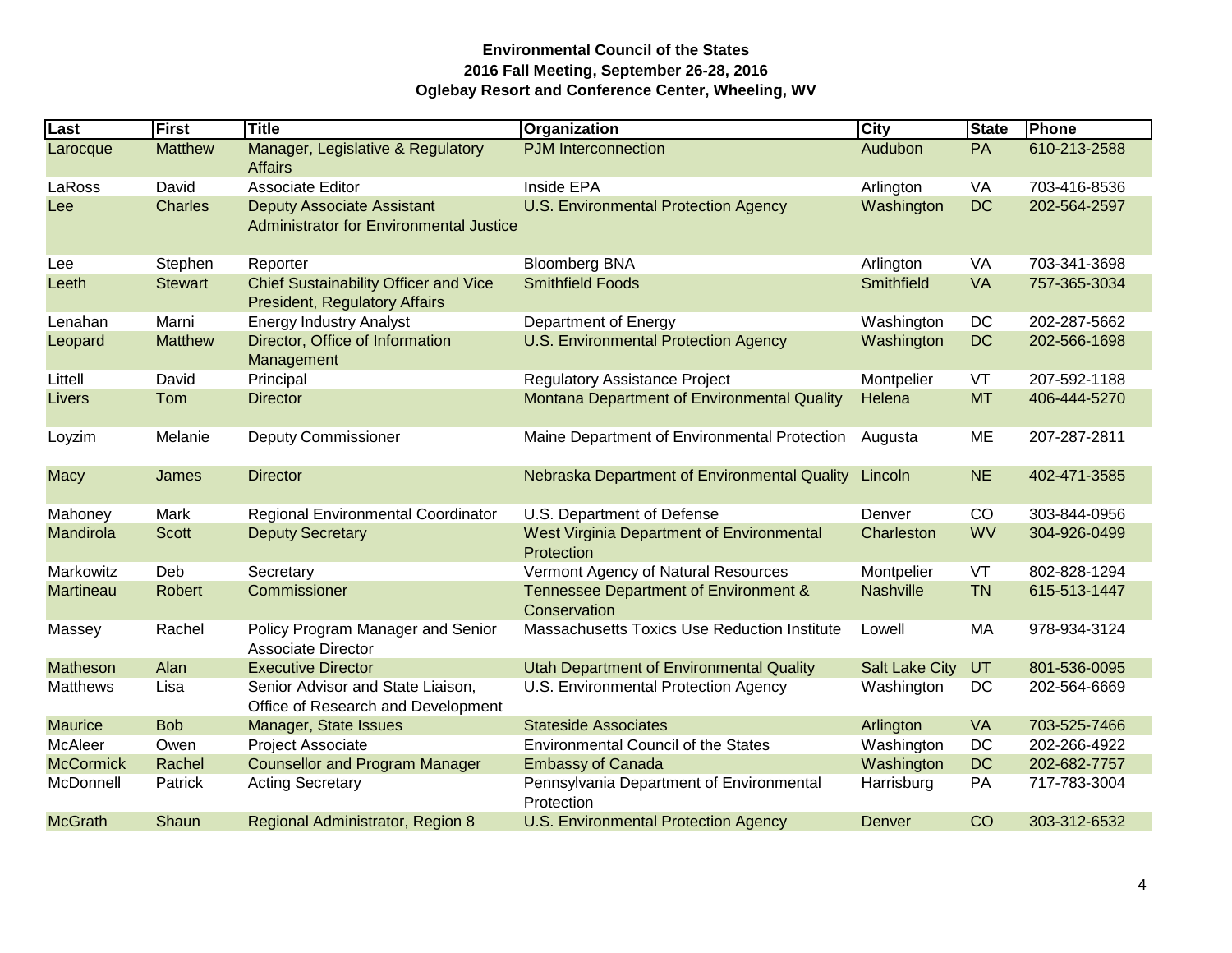| Last            | First          | <b>Title</b>                                                 | Organization                                                          | City                        | <b>State</b> | Phone                     |
|-----------------|----------------|--------------------------------------------------------------|-----------------------------------------------------------------------|-----------------------------|--------------|---------------------------|
| Meghreblian     | Shari          | <b>Deputy Commissioner</b>                                   | Tennessee Department of Environment &<br>Conservation                 | Nashville                   | <b>TN</b>    | 615-532-0102              |
| Meiburg         | Albert         | <b>Acting Deputy Administrator</b>                           | U.S. Environmental Protection Agency                                  | Washington                  | <b>DC</b>    | 202-564-4711              |
| Mercer          | Paul           | Commissioner                                                 | Maine Department of Environmental Protection                          | Augusta                     | ME           | 207-287-2812              |
| <b>Messina</b>  | Alec           | <b>Director</b>                                              | <b>Illinois Environmental Protection Agency</b>                       | Springfield                 | IL.          | 217-782-9540              |
| Minney          | Thomas         | West Virginia State Director                                 | The Nature Conservancy                                                | <b>Elkins</b>               | <b>WV</b>    | 304-637-0160              |
| <b>Mitchell</b> | John           | Director, Division of Environment                            | Kansas Department of Health & Environment                             | Topeka                      | <b>KS</b>    | 785-296-1534              |
| Moon            | Alex           | <b>Land Quality Bureau Chief</b>                             | Iowa Department of Natural Resources                                  | Des Moines                  | IA           | 515-725-8327              |
| <b>Morales</b>  | Oscar          | <b>Associate Assistant Administrator</b>                     | U.S. Environmental Protection Agency                                  | Washington                  | <b>DC</b>    | 202-564-0545              |
| Murphy          | Michael        | Director, Piedmont Regional Office                           | Virginia Department of Environmental Quality                          | Glen Allen                  | VA           | 804-527-5053              |
| <b>Nally</b>    | <b>Scott</b>   | <b>Senior Vice President</b>                                 | <b>Quasar Energy Group</b>                                            | Cleveland                   | OH           | 812-257-4544              |
| O'Brien         | Kathy          | Director, Office of Planning, Analysis<br>and Accountability | U.S. Environmental Protection Agency                                  | Washington                  | DC           | 202-564-1167              |
| Olds            | Elizabeth      | Manager, Outreach & Regulatory<br><b>Affairs</b>             | American Fuel & Petrochemical Manufacturers                           | Washington                  | <b>DC</b>    | 503-332-6455              |
| Osborne         | Caleb          | Associate Director, Water Quality                            | Arkansas Department of Environmental Quality                          | <b>North Little</b><br>Rock | AR           | 501-682-0959              |
| Parfitt         | <b>Todd</b>    | <b>Director</b>                                              | Wyoming Department of Environmental Quality                           | Cheyenne                    | <b>WY</b>    | 307-777-7937              |
| Parisien        | Lia            | <b>Executive Project Manager</b>                             | <b>Environmental Council of the States</b>                            | Washington                  | DC           | 202-266-4931              |
| Patton          | <b>Charles</b> | President & COO                                              | <b>Appalachian Power</b>                                              | Charleston                  | <b>WV</b>    | 304-348-4196              |
| Pauley          | Sara           | Director                                                     | Missouri Department of Natural Resources                              | Jefferson City              | <b>MO</b>    | 573-522-6221              |
| Paylor          | David K.       | <b>Director</b>                                              | Virginia Department of Environmental Quality                          | Richmond                    | <b>VA</b>    | 804-698-4020              |
| Pearen          | Holly          | Senior Attorney                                              | <b>Environmental Defense Fund</b>                                     | <b>Boulder</b>              | CO           | 303-447-7227              |
| Pedersen        | <b>Dick</b>    | <b>ECOS Alumnus</b>                                          |                                                                       | <b>Milwaukie</b>            | <b>OR</b>    | 503-320-0246              |
| Pfarr           | Carol          | Senior Consultant                                            | CGI Technologies & Solutions, Inc.                                    | Fairfax                     | VA           | 720-215-9167              |
| Pierce          | Alison         | <b>Special Assistant</b>                                     | <b>U.S. Environmental Protection Agency</b>                           | Washington                  | <b>DC</b>    | 202-564-2437              |
| Piper           | Layne          | Project Associate                                            | <b>Environmental Council of the States</b>                            | Washington                  | DC           | 202-266-4928              |
| Poole           | Kelly          | <b>Project Manager</b>                                       | <b>Environmental Council of the States</b>                            | Washington                  | <b>DC</b>    | 202-266-4939              |
| Putnam          | Andrew         | <b>Environmental Information Manager</b>                     | Colorado Department of Public Health and<br>Environment               | Denver                      | CO           | 303-692-3467              |
| Radcliff        | Wendy          | <b>Environmental Advocate</b>                                | West Virginia Department of Environmental<br>Protection               | Charleston                  | <b>WV</b>    | 304-926-0499,<br>ext 1328 |
| Reece           | Myra           | Director                                                     | South Carolina Department of Health &<br><b>Environmental Control</b> | Columbia                    | <b>SC</b>    | 803-898-4102              |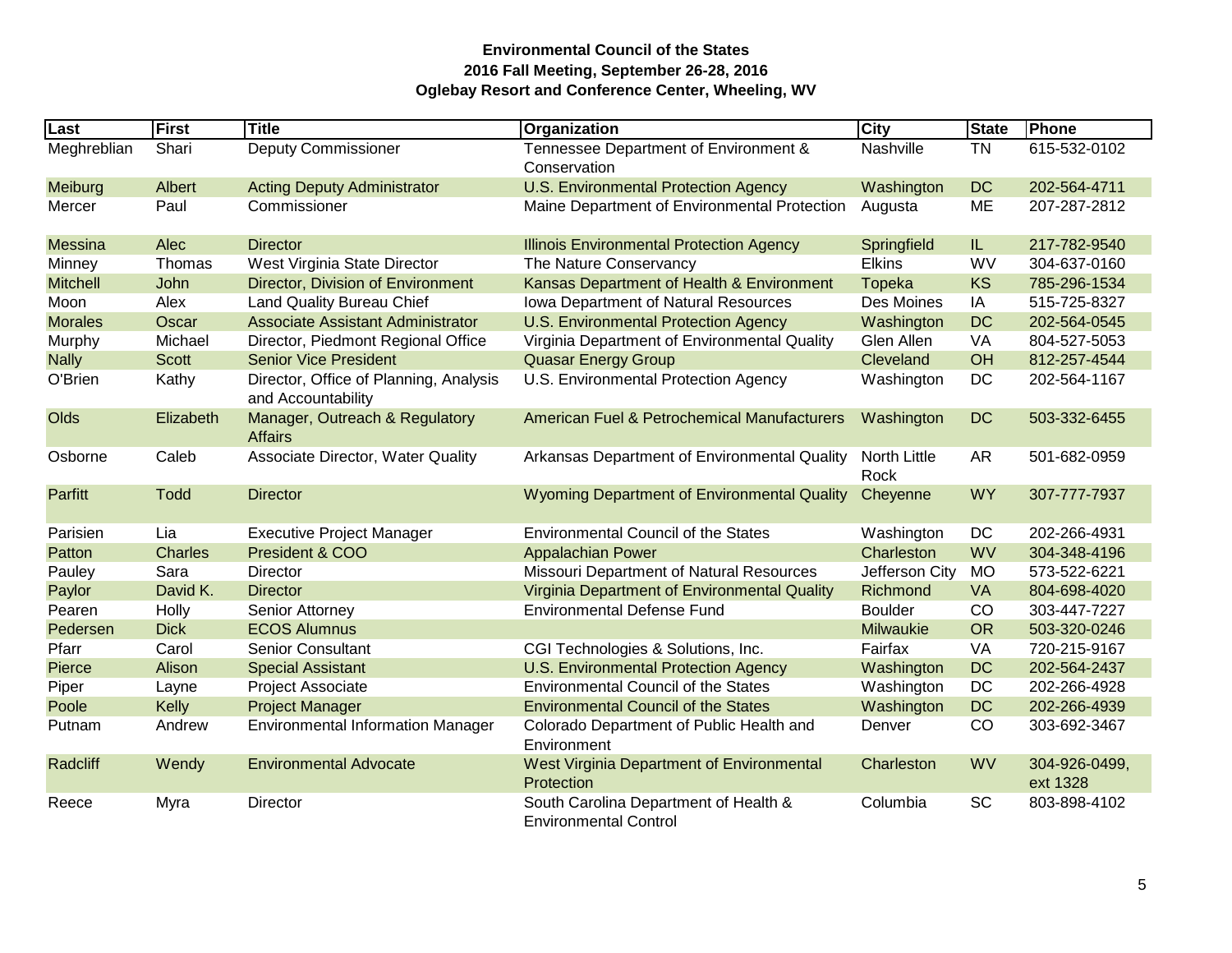| Last            | First          | Title                                                                                                          | Organization                                                                      | City           | <b>State</b> | Phone                    |
|-----------------|----------------|----------------------------------------------------------------------------------------------------------------|-----------------------------------------------------------------------------------|----------------|--------------|--------------------------|
| <b>Reyes</b>    | Patricia       | <b>ITRC Director</b>                                                                                           | <b>Environmental Council of the States</b>                                        | Washington     | <b>DC</b>    | 202-266-4933             |
| Richardson      | Robin          | <b>Principal Deputy Associate</b><br>Administrator, Office of Congressional<br>and Intergovernmental Relations | U.S. Environmental Protection Agency                                              | Washington     | <b>DC</b>    | 202-564-3358             |
| Rodrigues       | Cecil          | Deputy Administrator, Region 3                                                                                 | U.S. Environmental Protection Agency                                              | Philadelphia   | PA           | 215-814-2683             |
| Rodriguez       | Dania          | <b>Executive Director</b>                                                                                      | <b>ASTSWMO</b>                                                                    | Washington     | <b>DC</b>    | 202-640-1060             |
| Rodriquez       | <b>Matthew</b> |                                                                                                                | Secretary for Environmental Protection California Environmental Protection Agency | Sacramento     | <b>CA</b>    | 916-324-9214             |
| Rudolph         | Martha         | Director of Environmental Programs                                                                             | Colorado Department of Public Health and<br>Environment                           | Denver         | CO           | 303-692-3467             |
| <b>Rupp</b>     | <b>Mark</b>    | Deputy Associate Administrator, Office<br>of Intergovernmental Relations                                       | <b>U.S. Environmental Protection Agency</b>                                       | Washington     | <b>DC</b>    | 202-564-7178             |
| Sadler          | <b>Drew</b>    | Director, Global Public Policy                                                                                 | Walmart                                                                           | Bentonville    | AR           | 479-651-1343             |
| <b>Sanders</b>  | <b>Chris</b>   | Director, Office of Pollution Control                                                                          | Mississippi Department of Environmental<br>Quality                                | Jackson        | <b>MS</b>    | 601-961-5100             |
| Saslow          | Adam           | <b>Executive Assistant to the Cabinet</b><br>Secretary                                                         | West Virginia Department of Environmental<br>Protection                           | Charleston     | <b>WV</b>    | 304-926-0499<br>ext 1545 |
| <b>Schaaff</b>  | Lesley         | Senior Manager, Regulatory &<br><b>Environmental Affairs</b>                                                   | <b>Hess Corporation</b>                                                           | Washington     | <b>DC</b>    | 202-263-1012             |
| Schneider       | Thomas         | Supervisor, Division of Air Pollution<br>Control                                                               | <b>Ohio Environmental Protection Agency</b>                                       | Dayton         | OH           | 937-285-6466             |
| Shaw            | Nena           | Acting Director, Office of Strategic<br><b>Environmental Management</b>                                        | U.S. Environmental Protection Agency                                              | Washington     | <b>DC</b>    | 202-564-5106             |
| Shaw            | <b>Bryan</b>   | Chairman                                                                                                       | <b>Texas Commission on Environmental Quality</b>                                  | Austin         | ТX           | 512-239-5510             |
| <b>Sheerin</b>  | John           | Director, End-of-Life Tire Programs                                                                            | <b>Rubber Manufacturers Association</b>                                           | Washington     | <b>DC</b>    | 202-682-4838             |
| Smith           | Lorisa         | <b>Policy Coordinator</b>                                                                                      | Missouri Department of Natural Resources                                          | Jefferson City | <b>MO</b>    | 573-751-3195             |
| <b>Smith</b>    | Jason          | Manager, Environmental Policy and<br><b>External Affairs</b>                                                   | <b>Edison Electric Institute</b>                                                  | Washington     | <b>DC</b>    | 202-508-5710             |
| Spalding        | Curt           | Regional Administrator, Region 1                                                                               | U.S. Environmental Protection Agency                                              | <b>Boston</b>  | МA           | 617-918-1012             |
| <b>Steadley</b> | Ryan           | <b>Executive Director</b>                                                                                      | <b>State Review of Oil &amp; Natural Gas</b><br><b>Environmental Regulations</b>  | Norman         | <b>OK</b>    | 405-249-6131             |
| Stephens        | Robin          | <b>Assistant to Director</b>                                                                                   | South Carolina Department of Health &<br><b>Environmental Control</b>             | Columbia       | <b>SC</b>    | 803-898-3137             |
| <b>Stepp</b>    | Cathy          | Secretary                                                                                                      | <b>Wisconsin Department of Natural Resources</b>                                  | Madison        | WI           | 608-267-7556             |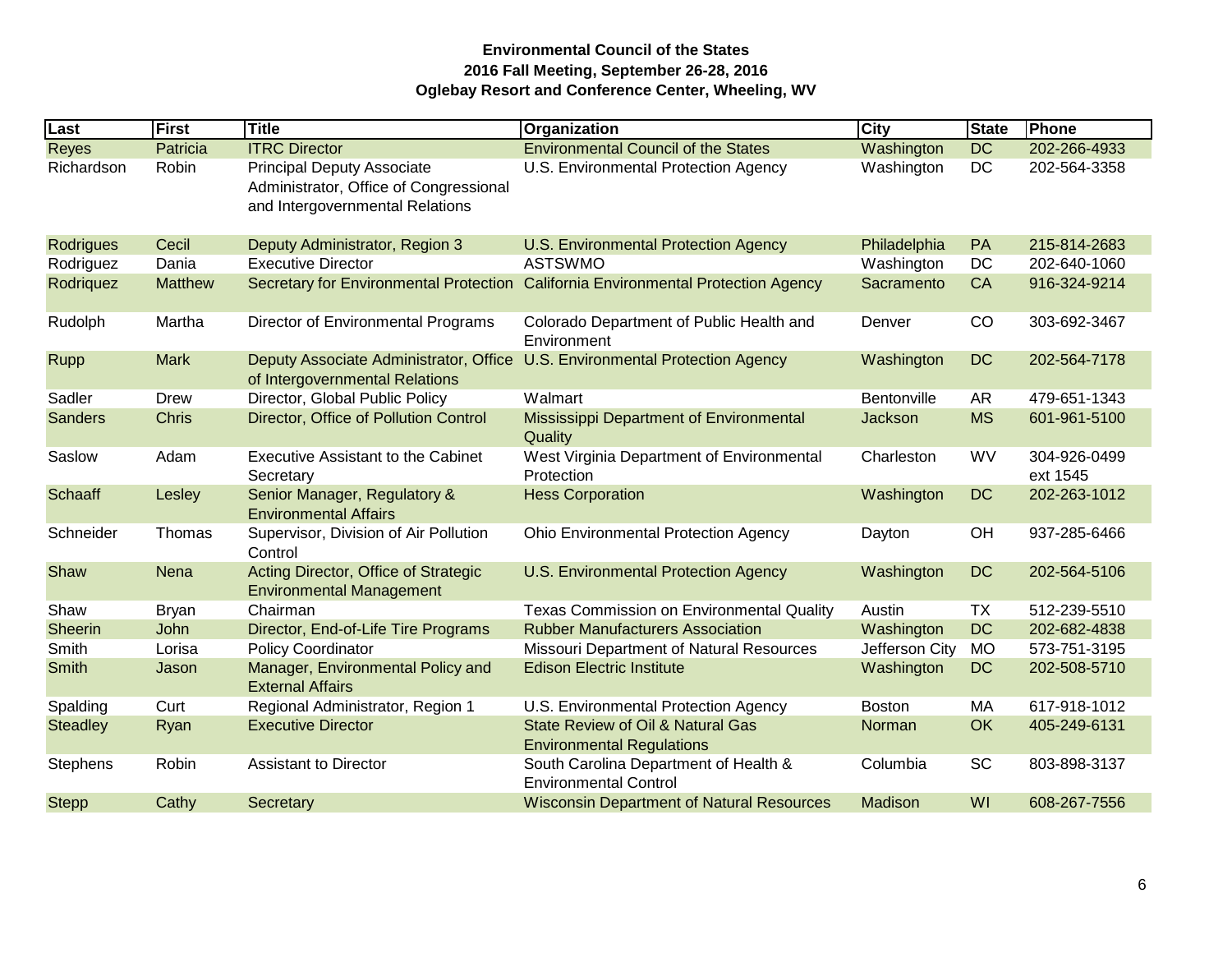| Last                  | First        | Title                                                                            | Organization                                                               | City                | <b>State</b> | Phone        |
|-----------------------|--------------|----------------------------------------------------------------------------------|----------------------------------------------------------------------------|---------------------|--------------|--------------|
| Stevens               | Patrick      | Adminstrator, Air, Waste and<br>Remediation & Redevelopment<br><b>Division</b>   | Wisconsin Department of Natural Resources                                  | Madison             | WI           | 608-264-9210 |
| <b>Stine</b>          | John         | Commissioner                                                                     | <b>Minnesota Pollution Control Agency</b>                                  | St. Paul            | <b>MN</b>    | 651-757-2014 |
| Strabbing             | Patricia     | <b>External Affairs</b>                                                          | <b>FCA US LLC</b>                                                          | <b>Auburn Hills</b> | MI           | 248-576-5494 |
| Sullivan              | Tim          | <b>North America Climate Director</b>                                            | <b>The Nature Conservancy</b>                                              | Arlington           | VA           | 703-841-5300 |
| Sullivan              | Maureen      | Deputy Assistant Secretary of Defense, U.S. Department of Defense<br><b>ESOH</b> |                                                                            | Washington          | DC           | 703-695-7957 |
| Suthersan             | Suthan       | <b>Chief Technical Officer</b>                                                   | Arcadis                                                                    | Newtown             | PA           | 215-630-8086 |
| Suuberg               | Martin       | Commissioner                                                                     | Massachusetts Department of Environmental<br>Protection                    | <b>Boston</b>       | MA           | 617-292-5856 |
| Swigonski             | Frank        | Senior Associate, Federal and State<br>Policy                                    | <b>Advanced Energy Economy</b>                                             | Washington          | <b>DC</b>    | 623-202-3748 |
| Symmes                | Greg         | Executive Director, Division on Earth<br>and Life Studies                        | National Academy of Sciences, Engineering,<br>and Medicine                 | Washington          | DC           | 202-334-2500 |
| <b>Teague</b>         | Michael      | Secretary of Energy & Environment                                                | Oklahoma Secretary of Energy & Environment                                 | Oklahoma City OK    |              | 405-522-7116 |
| <b>Tercek</b>         | Mark         | <b>President and CEO</b>                                                         | The Nature Conservancy                                                     | Arlington           | VA           | 703-841-5300 |
| <b>Thomas</b>         | Debra        | 8                                                                                | Deputy Regional Administrator, Region U.S. Environmental Protection Agency | <b>Denver</b>       | CO           | 303-312-6532 |
| Thompson              | Scott        | <b>Executive Director</b>                                                        | Oklahoma Department of Environmental Quality Oklahoma City OK              |                     |              | 405-702-7161 |
| Timmermeyer Stephanie |              | Vice President, Environment, Health &<br>Safety                                  | <b>Williams Companies</b>                                                  | Oklahoma City OK    |              | 405-727-1812 |
| <b>Tippets</b>        | John         | <b>Director</b>                                                                  | Idaho Department of Environmental Quality                                  | <b>Boise</b>        | ID           | 208-373-0240 |
| <b>Tippett Mosby</b>  | Leanne       | Director, Division of Environmental<br>Quality                                   | <b>Missouri Department of Natural Resources</b>                            | Jefferson City      | <b>MO</b>    | 573-751-0763 |
| Troutman              | Douglas      | General Counsel & Vice President,<br><b>Government Affairs</b>                   | American Cleaning Institute                                                | Washington          | DC           | 202-347-2900 |
| Tubman                | Michael      | <b>Director of Outreach</b>                                                      | C <sub>2</sub> E <sub>S</sub>                                              | Arlington           | <b>VA</b>    | 703-516-0626 |
| Van Wye               | <b>Brian</b> | Chief, Stormwater Program<br>Implementation Branch                               | District of Columbia Department of Energy and<br>Environment               | Washington          | DC           | 202-741-2121 |
| Wagner                | Robert       | <b>Deputy Director</b>                                                           | Michigan Department of Environmental Qualty                                | Lansing             | MI           | 517-284-6712 |
| Walker                | Roger        | <b>Executive Director</b>                                                        | <b>REGFORM</b>                                                             | Jefferson City      | <b>MO</b>    | 573-415-7699 |